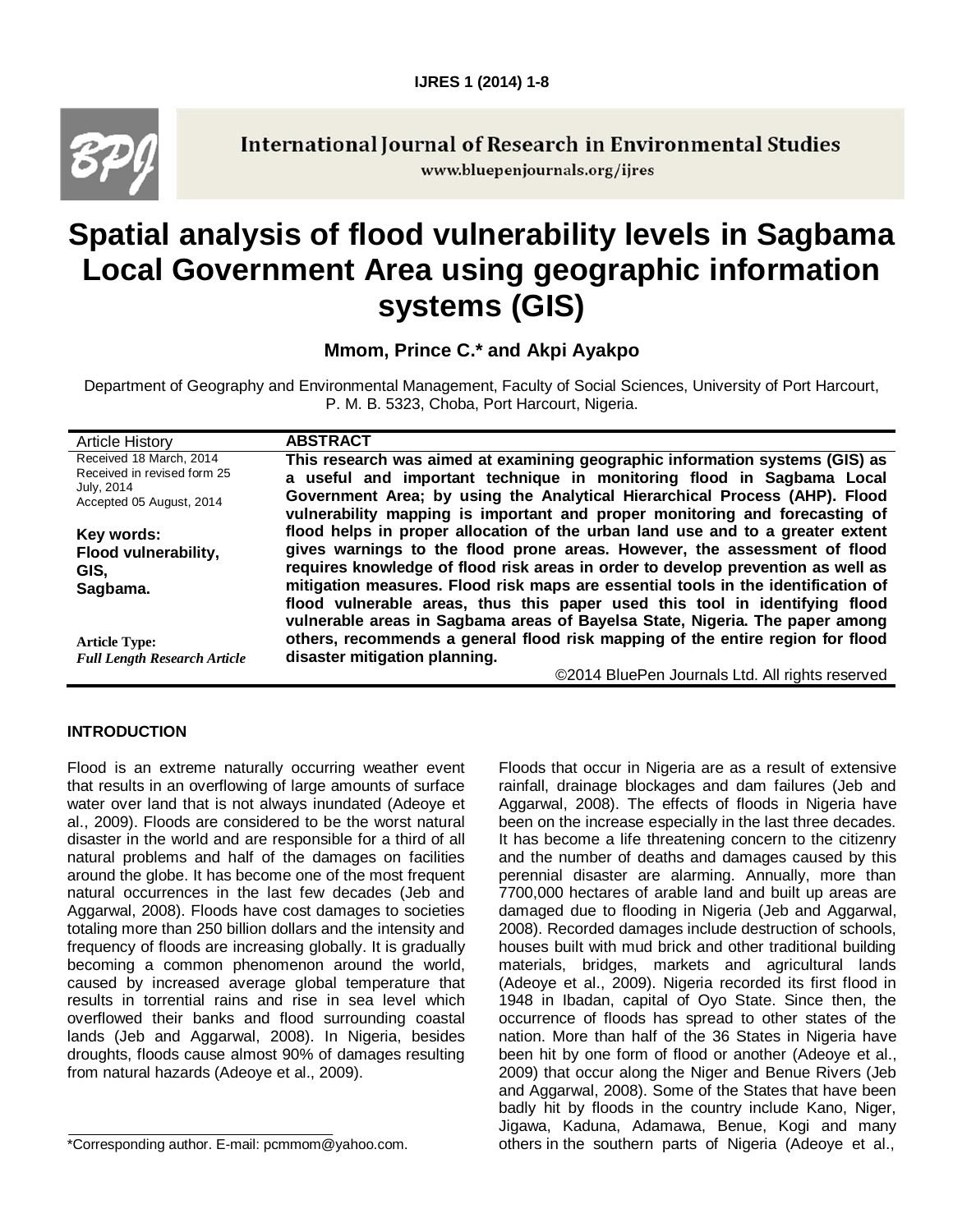2009; Jeb and Aggarwal, 2008). In August 2001, thousands of people were displaced in Kano and Jigawa States as a result of flood that was caused by the overflowing of Challawa and Kano Rivers. Twenty people were reported dead in Kano while 180 people were reported dead in Jigawa State (Jeb and Aggarwal, 2008). A record of the total number of people affected by the flood incidence was well above 143,000 (Jeb and Aggarwal, 2008). The Federal Government of Nigeria has invested millions of dollars both on relief and compensation as well as rehabilitation of flooded areas yet the menace is still unabated (Jeb and Aggarwal, 2008). These days, flood events are more rampant in urban cities in Nigeria than in the rural areas (Ogba et al., 2009). It is fast becoming a serious environmental problem resulting in huge losses of lives, property and priceless arable land.

Floods have rendered many people homeless and disrupted a lot of socio-economic activities in urban cities. Various flood plains and land along the Atlantic Ocean coast are affected by flooding yearly in Nigeria (Jeb and Aggarwal, 2008).

Geographic information systems (GIS) have been used in developing flood risk maps that show vulnerability to flooding in different places around the world (Demessie, 2007; Manandhar, 2010). In developed countries, production of flood risk maps has become important criteria for carrying out some major development interventions (European Commission, 2007). In Nigeria, different studies have been conducted on flood risk assessment and mapping of urban areas as well as coastal plains (Adeaga, 2008; Jeb and Aggarwal, 2008, Ishaya et al., 2009; Ogba et al., 2009; Yahaya et al., 2010). These different researches have assisted in providing some information about floods in Nigeria, but they have not fully assessed flood risks in all the flood prone zones in Nigeria. Due to lack of advanced technological methods for capturing geographical data, limitations exist in researches involving urban centers in Nigeria (Ishaya et al., 2008; Ifatimehin et al., 2009; Ishaya et al., 2009; Ishaya and Ifatimehin, 2009; Ujoh et al., 2011) and flood risk assessments have only been carried out in areas where appropriate data for research can be easily acquired. This study therefore examined GIS as a useful and important technique to monitor flood in Sagbama Local Government Area (LGA). The proper monitoring and forecasting of flood will help in the proper allocation of urban land use and to a greater extent, give warnings to the flood prone areas in the study area which would help to reduce the state of human and infra-structure insecurity in the region to flood.

# **STUDY AREA**

Sagbama LGA is one of the oldest LGA in Bayelsa State.

It was created in 1976 with headquarters at Sagbama town. Sagbama LGA is located between longitude 8.1- 6.4° N and latitude 7.20-7.3° E. It has an area of 945 km² and a population of 21,448 according to 2006 census. The LGA shares boundary with Ekeremor, Kolokuma/ Opokuma, Yenagoa, Southern Ijaw LGAs in Bayelsa State and Patani LGA of Delta State (Figure 1). Sagbama LGA is made up of the Ijaw, Isoko and Urhobo ethnic nationalities. The Ijaws are dominant, making over 90% of the total population.

The study area enjoys a tropical monsoon climate with lengthy and heavy rainy seasons from April to October ranging from 2000 to 2500 mm and short dry seasons. The temperature is high all around the year with a relatively constant high humidity.

There is high influx of people into the area resulting in rapid increase in the population of the study area. This is due partly to the relocation of higher institutions like the Isaac Boro College of Education, Government Teacher's Training Institute and a campus of the Niger Delta University. The soil is sandy-loam underlain by a layer of impervious pan and is always leached due to the heavy rainfall experienced in this area. The study area is well drained with both fresh and salt water. The salt water is caused by the intrusion of sea water inland. The relief is generally lowland. The vegetation found in this area includes raffia palms, thick mangrove forest and light rain forest.

# **MATERIALS AND METHODS**

#### **Sources of data**

The primary data used for this study were obtained from four sources. The data includes topographical map of scale 1: 100000 obtained from the Bayelsa State Ministry of Lands and Housing; satellite imagery of the study area, obtained from Google earth, 2013 version. Contour, communities and drainage were derived from the topographical map and land use map was derived from the imagery. The topographical map of scale 1: 100000 was scanned and imported to ArcView GIS 3.3 version whereby it was geo-referenced to geographic coordinate and thereafter the contour lines were digitized. The imagery was also geo-referenced and the land use types were captured and labeled into built-up areas, water body, derived forest, and farmland. From the contour map, point data having the X, Y and Z coordinates were generated. The X (Eastings) and Y (Northings) coordinates were generated from script avenue (an extension program in ArcView GIS) while the Z (Height) values were the contour values. All the shape files (that is, contour, point data, land use, drainage) were imported to ArcGIS 9.2 environment whereby further analyses were performed. The point data were used to generate digital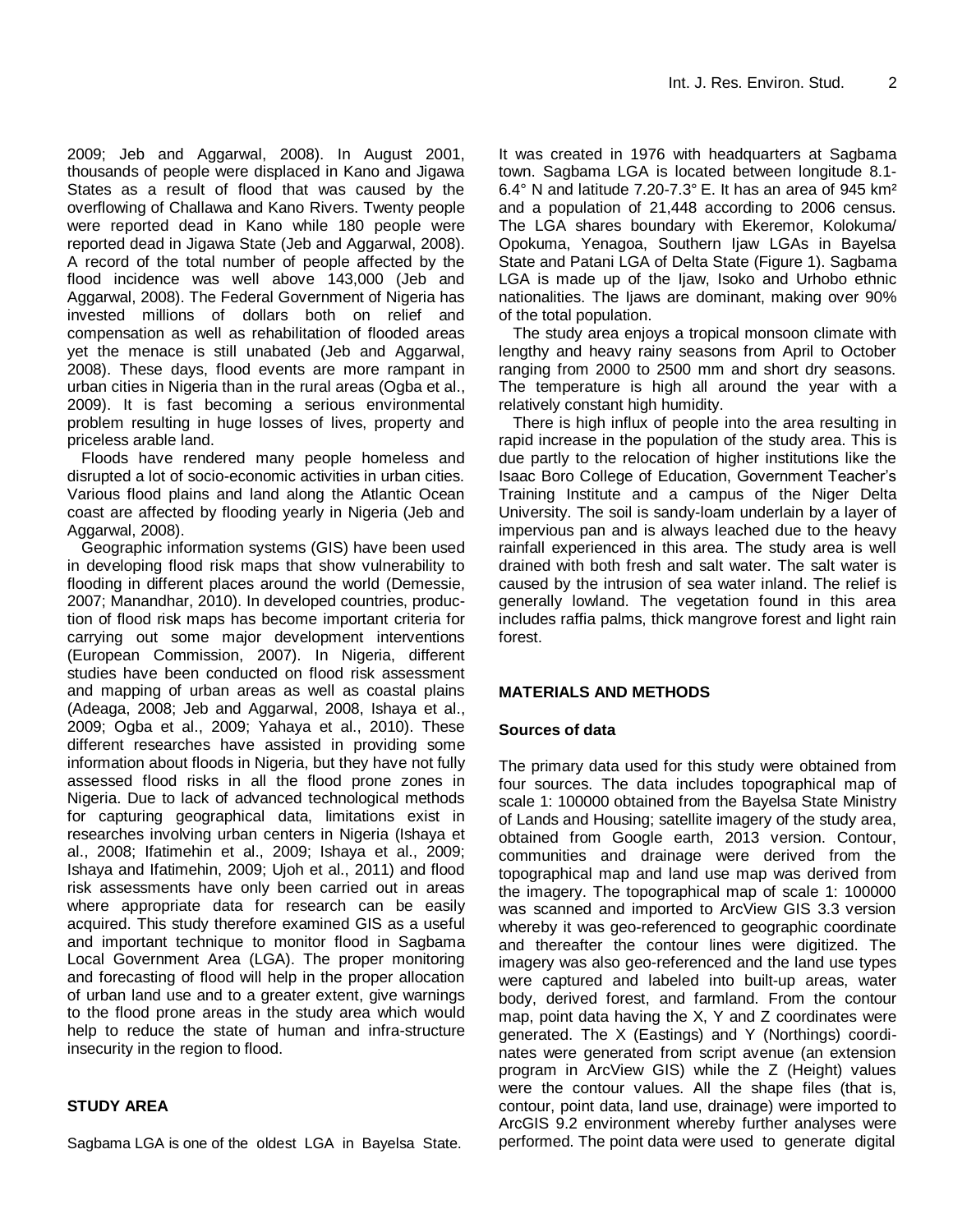

**Figure 1.** Map of Sagbama Local Government Area.

**Source:** Bayelsa State Ministry of Lands and Survey and Google Earth, 2013.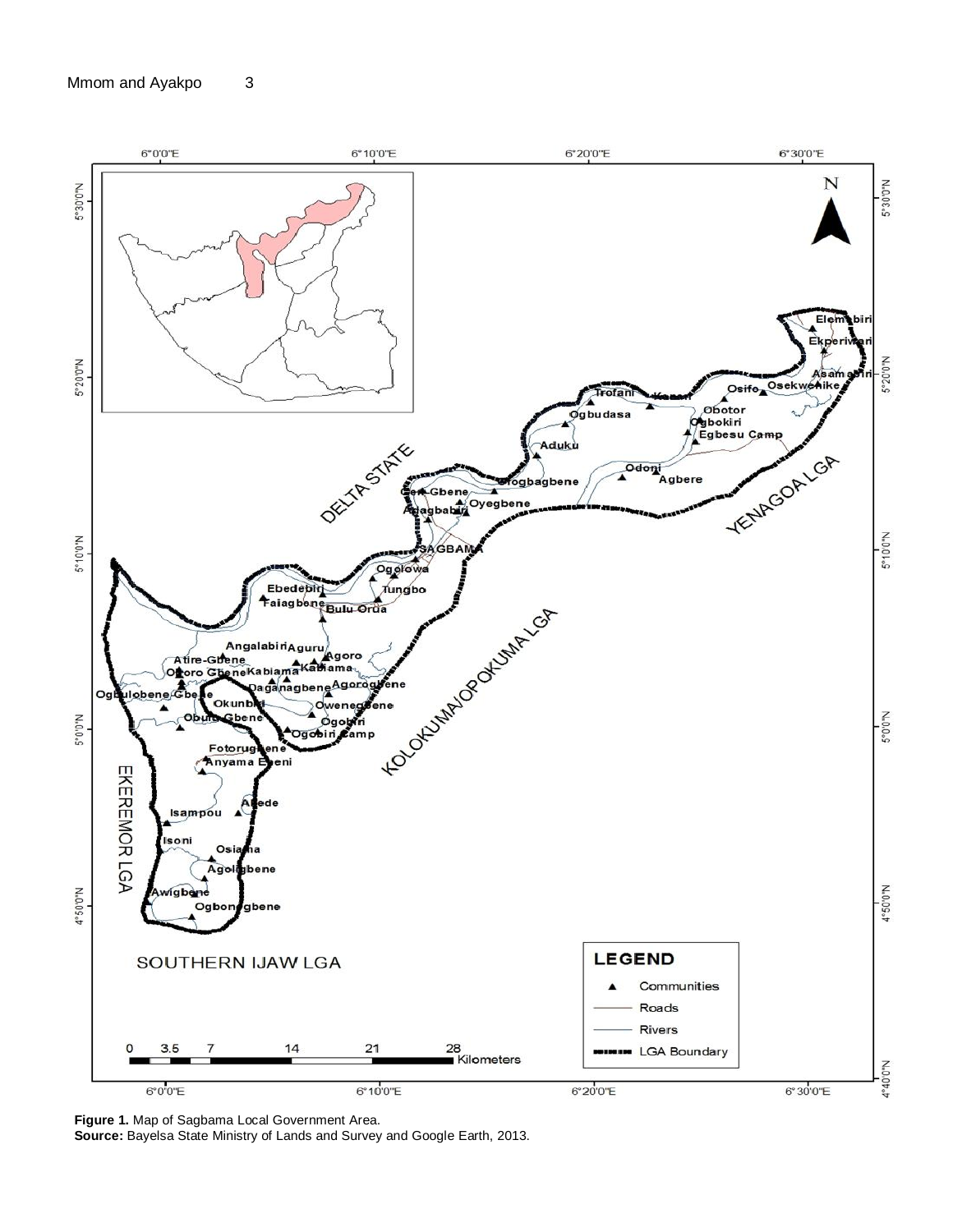elevation model (DEM) through interpolation method called Kriging. This shows the varying elevations of the Port Harcourt metropolis. This study considered DEM (elevation), residential densities, land use types and drainage as the parameters used to generate flood vulnerability mapping in the study area because the study employed the Analytical Hierarchical Process (AHP).

AHP is a multi-criteria decision making technique, which provides a systematic approach for assessing and integrating the impacts of various factors, involving several levels of dependent or independent, qualitative as well as quantitative information (Bapalu and Sinha, 2006). It is a methodology used to systematically evaluate, often conflicting, qualitative criteria (Saaty, 1980 cited in Bapalu and Sinha, 2006). AHP is like other multiattribute decision models, like Multi-attribute Utility Theory (MAUT), Bayesian Team Support, Ad-hoc decision making which attempt to resolve conflicts and analyze judgments through a process of determining the relative importance of a set of activities or criteria by pairwise comparison of these criteria on a 9-point scale (Bapalu and Sinha, 2006).

AHP is often used to compare the relative preferences of a small number of alternatives concerning an overall goal. AHP is now popular in decision-making studies where many factors are considered (Bapalu and Sinha, 2006). Therefore, each of the parameters was reclassified into three which included highly vulnerable, moderately vulnerable and lowly vulnerable through the ranking process or weight rating. Flood vulnerability map (FVM) was later generated by overlaying the reclassified maps of all the parameters using addition operator to generate the vulnerability or flood risk map of Sagbama LGA.

# **RESULTS AND DISCUSSION**

# **Reclassification based on Digital Elevation Model of Sagbama Local Government Area**

The DEM or surface analysis of Sagbama LGA revealed that the relief fall within the range of 7 and 30.7 m. Communities like Akede, Angalabiri and Sagbama are on elevation of 7.0-17.8 m while places like Agoro, Bagbene and Tungbo are between 17.9-22.2 m. Some areas like Asamabiri, Elemebiri and Foturogbene are above 22.2 m. This shows that different communities are situated at different elevation. The whole study area was reclassified into different vulnerability capacities based on the elevation map. The area between 7.0 and 17.8 m was classified as highly vulnerable, areas between 17.9 and 22.2 m were classified as moderately vulnerable while areas above 22.2 m were classified as lowly vulnerable areas. Figure 2 shows that the whole area was delineated into three vulnerability levels. Communities

like Asamabiri, Elemebiri, Foturogbene etc. are lowly vulnerable while communities like Aduku, Agoro, Bagbene and Tungbo etc. are moderately vulnerable. However, very large areas occupied by Adagbabiri, Angalabiri, Osifo, Sagbama, etc. communities are highly vulnerable.

#### **Reclassification based on the drainage (RD)**

The communities were rated based on their proximity to the rivers and seas in the study area. This helps in classify the whole study area into three, namely; highly vulnerable, moderately vulnerable and lowly vulnerable. Humans and facilities within 500 m proximity to water bodies are regarded as higly vulnerable, those within 1000 m moderately vulnerable and those within 1500 m lowly vulnerable. The map shows that majority of the study area are both highly and moderately vulnerable to flood while the spatial extent that is lowly vulnerable is very small.

### **Reclassification based on land use types**

Figure 3 shows that there are five land use types in the study area and they are: Built up area, developing area, sparse vegetation, thick vegetation and water body. Thick vegetation occupied about two-third of the entire study area. The land use was later reclassified into three based on the capacity of each land use type to infiltrate water. The built up area, developing area and water body are highly vulnerable, sparse vegetations are moderately vulnerable while the thick vegetations are lowly vulnerable. With reclassification analysis on the land use map, two-thirds of the entire area is classified to be lowly vulnerable to flood while very small area is highly vulnerable to flood.

### **Flood vulnerability mapping (FVM) of Sagbama Local Government Area**

This study employed overlaying operation using addition operator to reclassified drainage, land use and DEM. The analysis revealed that communities like Adagbabiri, Aduku, Bulu, Orua, Osiama, Sagbama, etc, are very highly vulnerable to flood while communities like Agbere, Agoro, Asamabiri, Elemebiri, Tungbo, etc, are highly vulnerable. Communities like Angalabiri, Ebedebiri, Kabiama etc. are moderately vulnerable to flood while communities like Kenan, Oborogbene, Borutugbene are lowly vulnerable as shown in Figure 4.

Quantitatively, the analysis of Sagbama LGAs' vulnerability to the risk of flood shows that the very highly vulnerable places covered 177.11 square kilometers with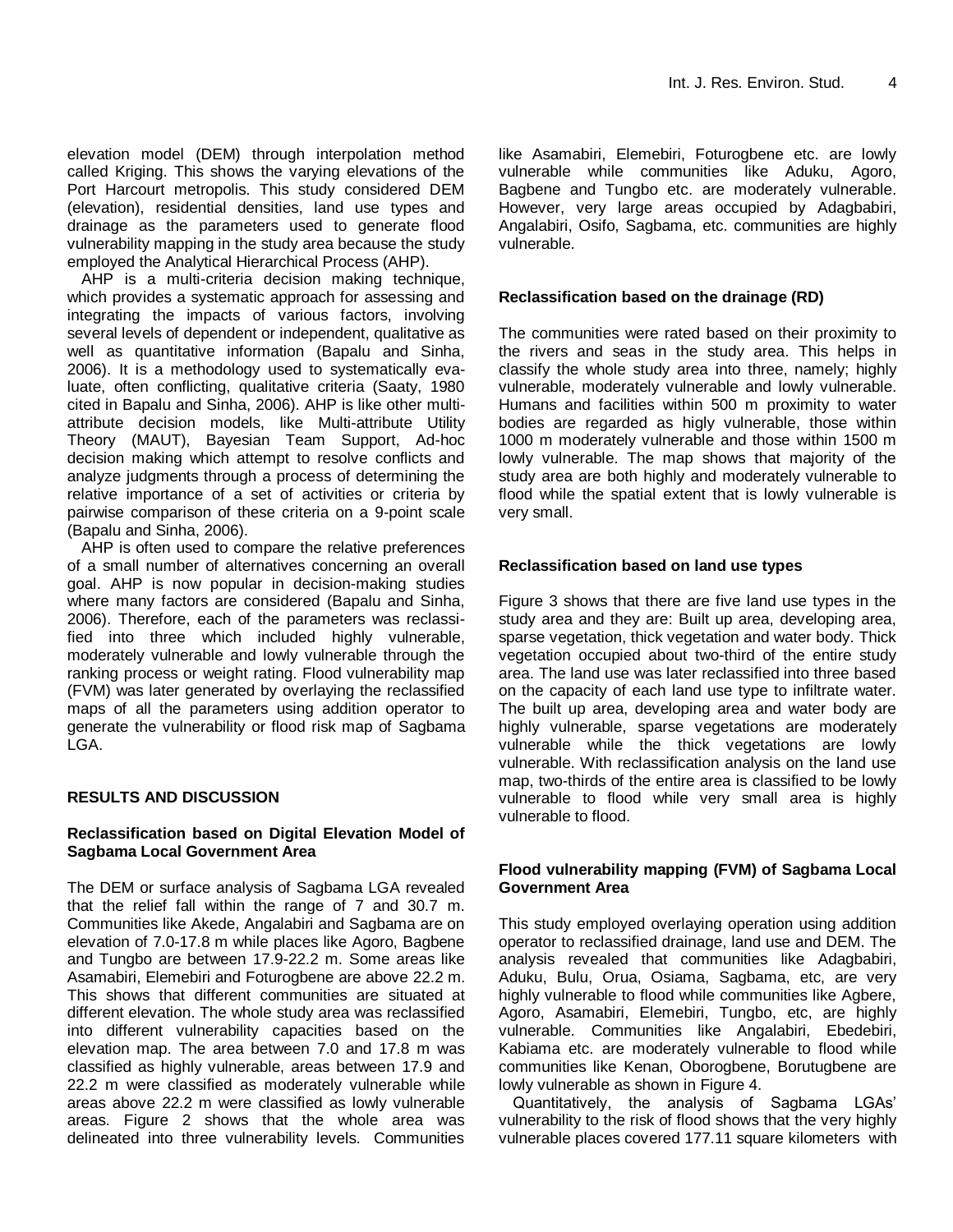

Figure 2. Flood vulnerability map on the bases of elevation in Sagbama Local Government Area.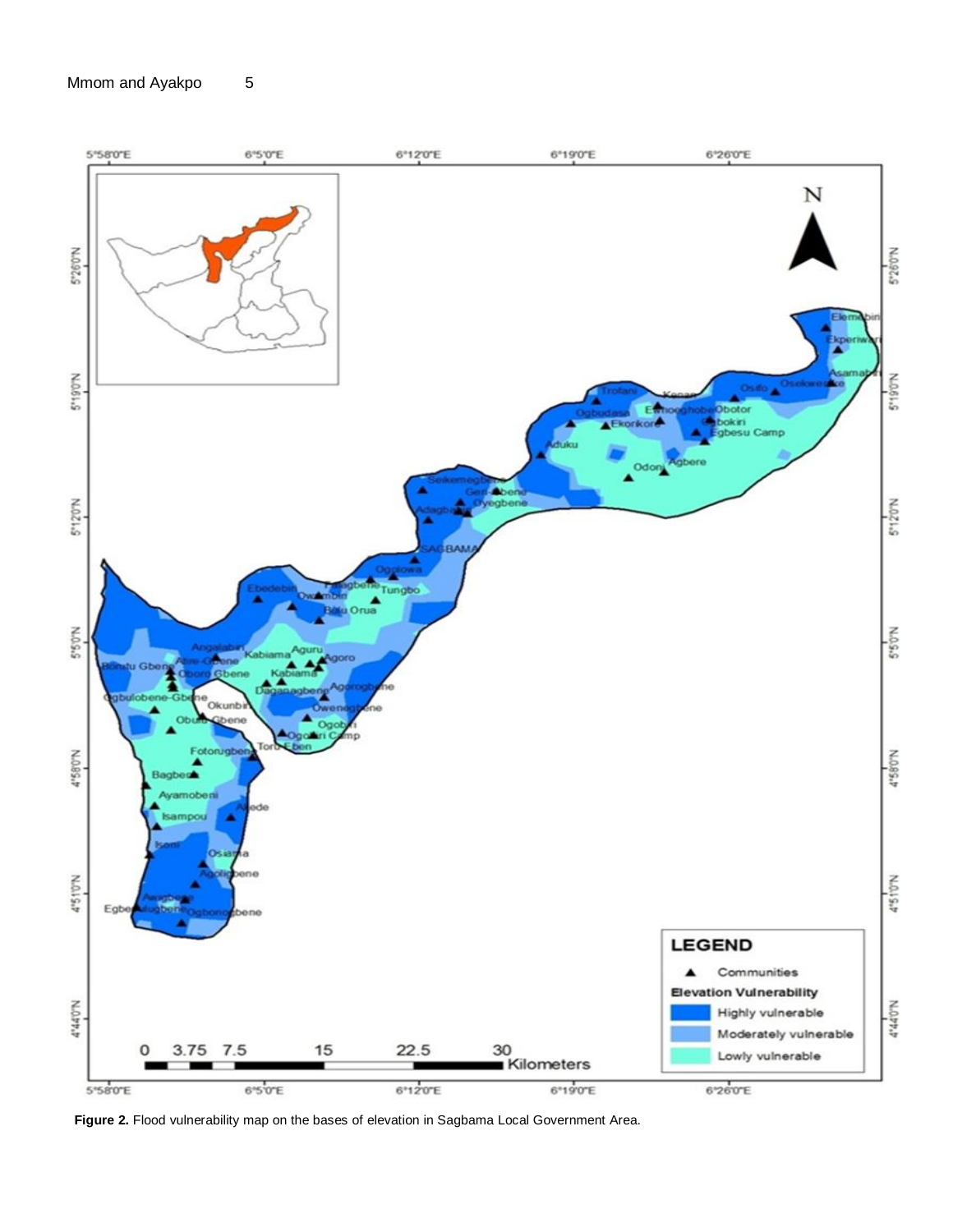

Figure 3. Flood vulnerability map on the bases of land use in Sagbama Local Government Area.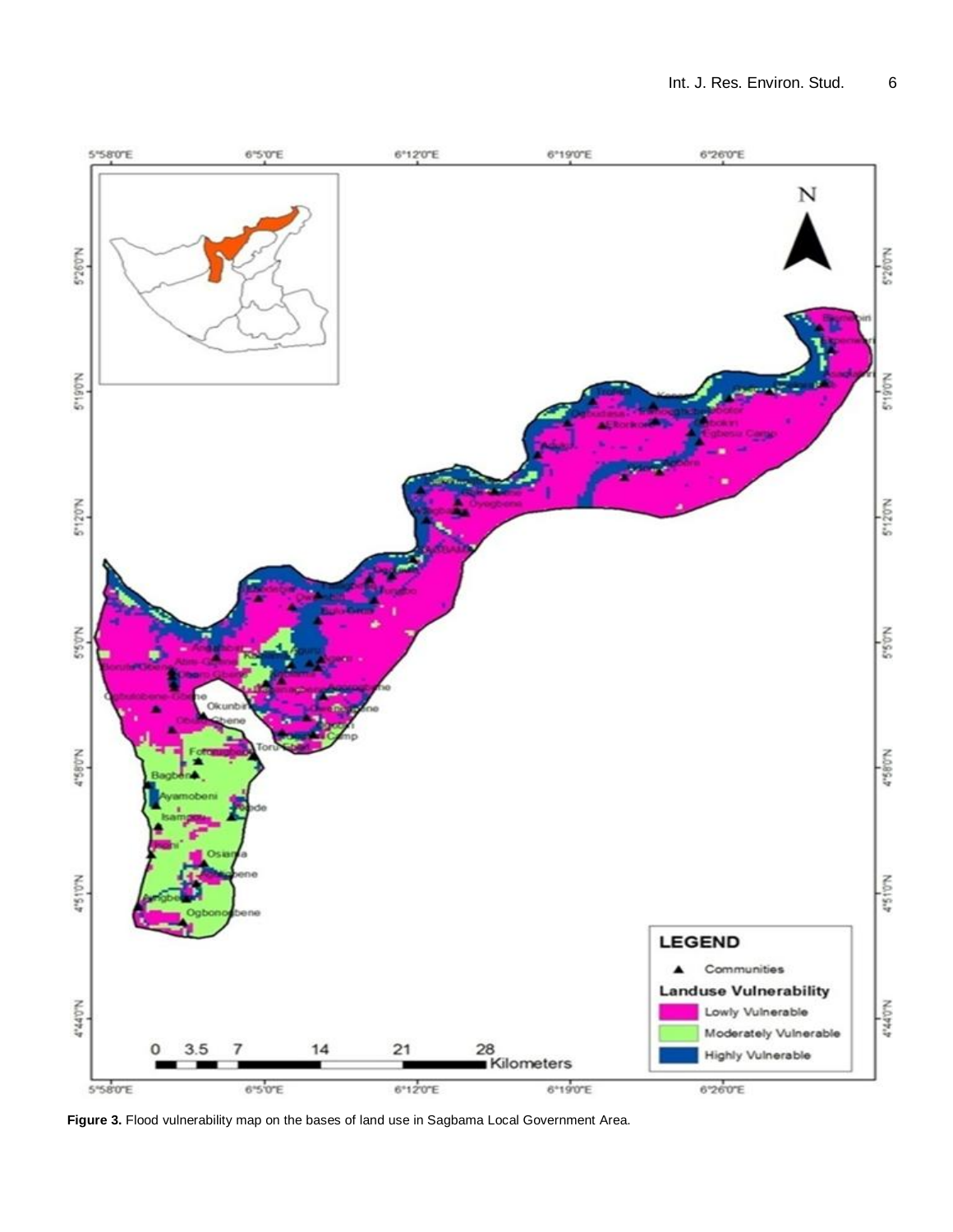

**Figure 4.** Flood vulnerability map for Sagbama Local Government Area.

21 communities; highly vulnerable areas covered 210.71 square kilometers with 21 communities, while the moderately vulnerable places covered 154.25 square kilometers with 7 communities. The lowly vulnerable areas covered 284.34 square kilometers with 5

communities while very lowly vulnerable areas covered 129.68 square kilometers with no community. The analysis therefore revealed that the total area in square kilometers vulnerable to flood in Sagbama LGA is 542.07 square kilometers with 49 communities at risk of being